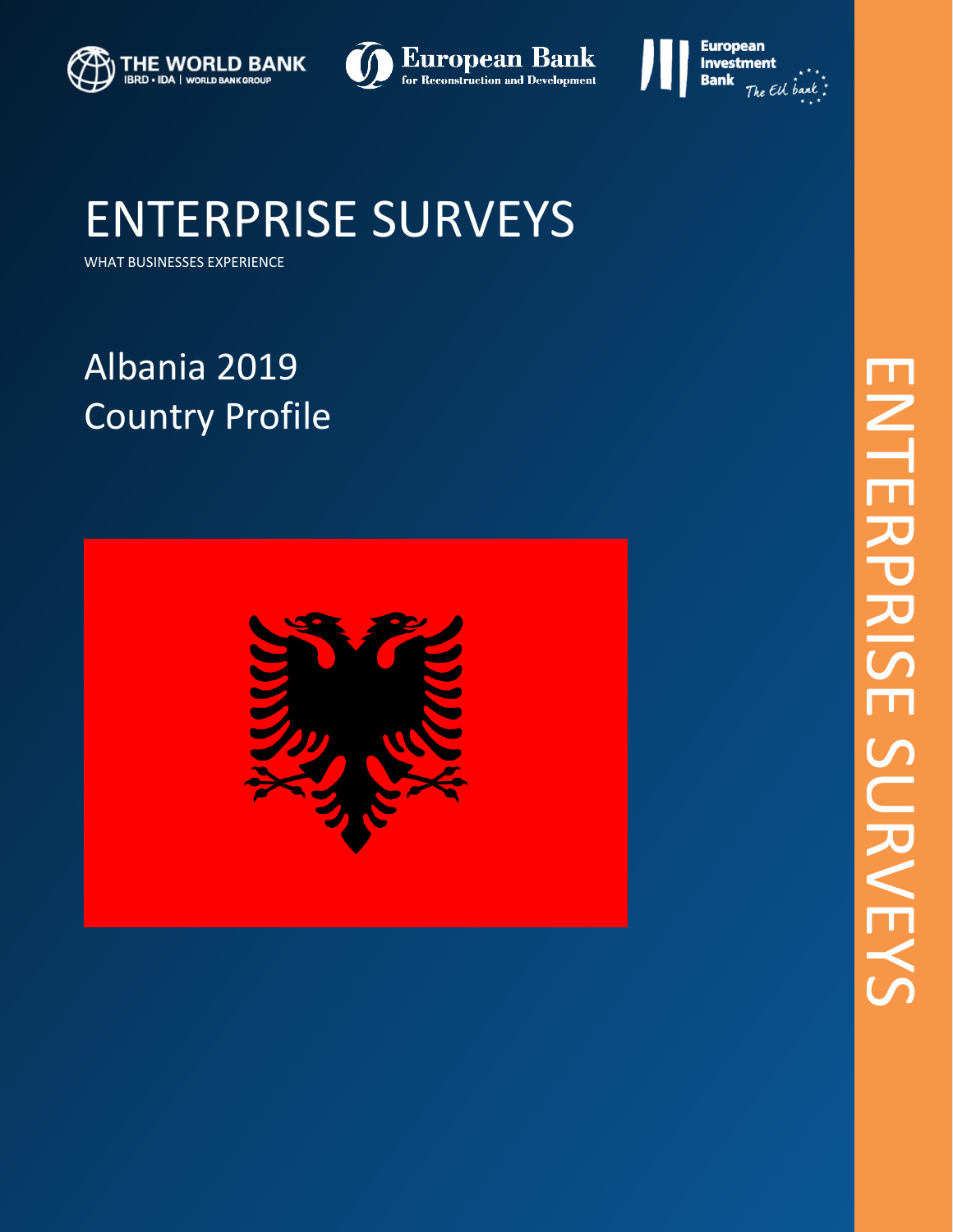## **Contents**

The Country Profiles produced by the Enterprise Analysis Unit of the World Bank Group provide an overview of key business environment indicators in each economy, comparing them to their respective geographic region and group of countries with similar income levels. The same topics are covered for all countries with slight variations of indicators. All indicators are based on the responses of firms. To learn more about the Enterprise Analysis Unit and to obtain Country Profiles for other countries, please visit www.enterprisesurveys.org

© 2019 International Bank for Reconstruction and Development / The World Bank Group 1818 H Street NW Washington DC 20433 Telephone: 202-473-1000 Internet[: www.worldbank.org](http://www.worldbank.org/)

This work is a product of the staff of The World Bank Group with external contributions. The findings, interpretations, and conclusions expressed in this work do not necessarily reflect the views of The World Bank Group, its Board of Executive Directors, or the governments they represent. The World Bank Group does not guarantee the accuracy of the data included in this work. The boundaries, colors, denominations, and other information shown on any map in this work do not imply any judgment on the part of The World Bank Group concerning the legal status of any territory or the endorsement or acceptance of such boundaries.

Rights and Permissions

The material in this work is subject to copyright. Because The World Bank Group encourages dissemination of its knowledge, this work may be reproduced, in whole or in part, for noncommercial purposes as long as full attribution to this work is given. Any queries on rights and licenses, including subsidiary rights, should be addressed to World Bank Group Publications, The World Bank Group, 1818 H Street NW, Washington, DC 20433, USA; fax: 202-522-2625; e-mail: pubrights@worldbank.org.

Please cite Enterprise Surveys data as follows: Enterprise Surveys www.enterprisesurveys.org The World Bank Group.

The Enterprise Surveys team can be contacted at: The World Bank Group 2121 Pennsylvania Avenue, NW Washington DC, 20433 USA Tel. (202) 479-3800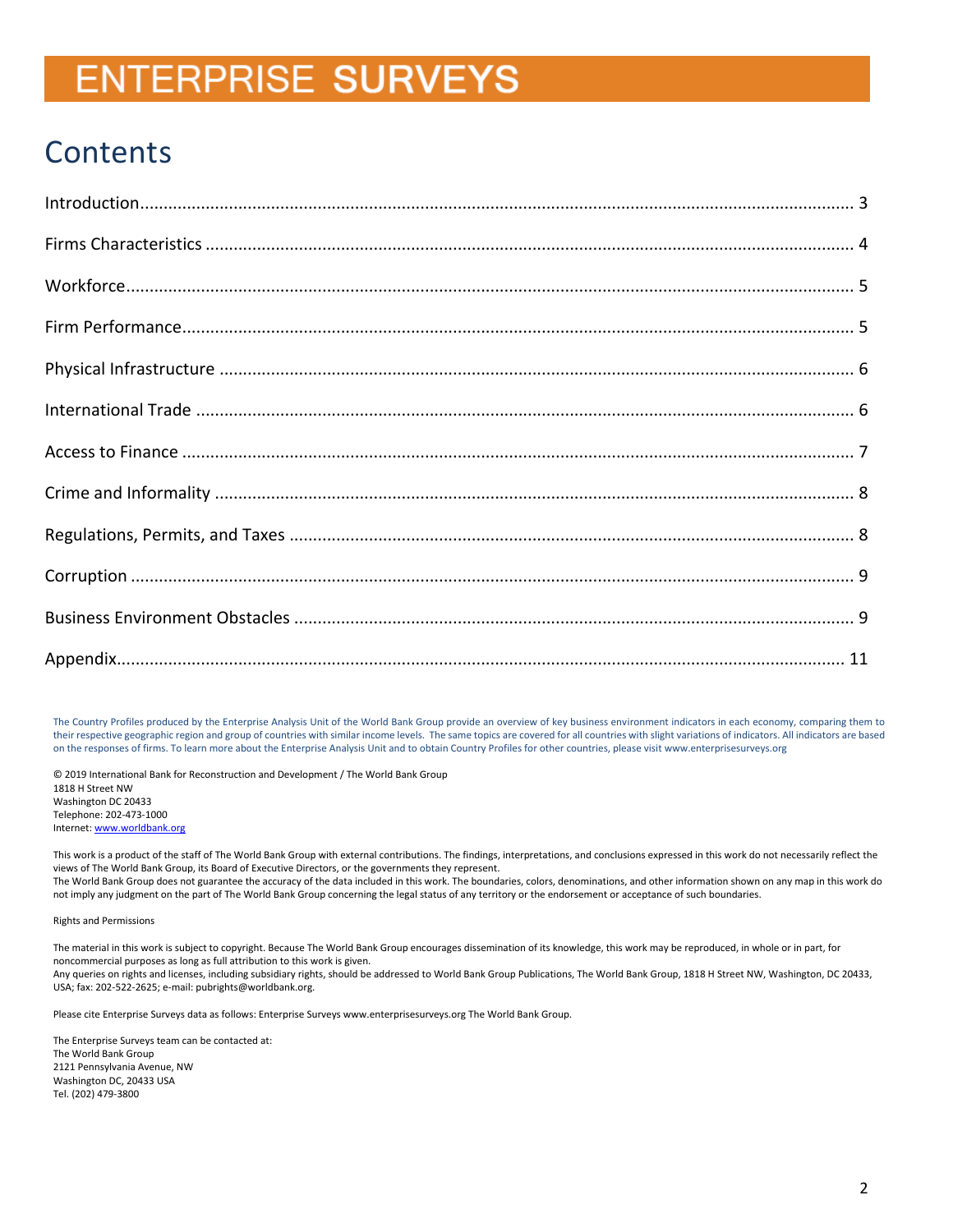<span id="page-2-0"></span>

| <b>Economy Overview</b>         |                                          |  |  |  |  |
|---------------------------------|------------------------------------------|--|--|--|--|
| Albania 2019                    |                                          |  |  |  |  |
|                                 | <b>Region:</b> Europe & Central Asia     |  |  |  |  |
| <b>Population: 2,873,457</b>    |                                          |  |  |  |  |
| GNI per capita (US \$): $4,320$ |                                          |  |  |  |  |
|                                 | <b>Income Group:</b> Upper Middle Income |  |  |  |  |

## **Introduction**

The Enterprise Surveys (ES) focus on many aspects of the business environment. These factors can be accommodating or constraining for firms and play an important role in whether an economy's private sector will thrive or not. An accommodating business environment is one that encourages firms to operate efficiently. Such conditions strengthen incentives for firms to innovate and to increase productivity  $-$  key factors for sustainable development. A more productive private sector, in turn, expands employment and contributes taxes necessary for public investment in health, education, and other services. Questions contained in the ES aim at covering most of the topics mentioned above. The topics include infrastructure, trade, finance, regulations, taxes and business licensing, corruption, crime and informality, access to finance, innovation, labor, and perceptions about obstacles to doing business.

The ES are conducted by the World Bank Group and its partners across all geographic regions and cover small, medium, and large firms. The size of the firm is determined by the number of employees: 5 to 19 (small), 20 to 99 (medium), and 100 or more (large). Firms with less than five employees are ineligible for the survey. Firms that are 100% state-owned are also ineligible. Partners for the ES have included the European Bank for Reconstruction and Development (EBRD), the European Investment Bank (EIB), and the UK's Department for International Development (DFID).

The surveys are administered to a representative sample<sup>1</sup> of firms in the non-agricultural, formal, private economy. Sector coverage is defined consistently across all economies and includes the entire manufacturing sector and most services sectors: retail, wholesale, automotive repair, hotels and restaurants, transportation, storage, communications, construction, and IT. Public utilities, government services, health care, and financial services sectors are not included in the sample (Figure 1). The ES interview takes place with top managers and business owners.

The ES are repeated approximately every four years for a particular economy (or region). By tracking changes in the business environment, policymakers and researchers can look at the effects of policy and regulatory reforms on firm performance. Repeated surveys aid in studying the evolution of the business environment and how it affects the dynamics of the private sector.

This document summarizes the results of the Enterprise Survey for Albania. Business owners and top managers in 377 firms were interviewed between January and May 2019. Figure 2 provides a description of the sample breakdown across the three survey design categories: business sector, firm size, and location.

#### **Figure 1: Sectors of the economy covered by the Enterprise Surveys**

| <b>Excluded</b>                                                                                                                                                                                 | <b>Included</b>                                                                                                                                                                                                           |  |  |  |  |  |  |
|-------------------------------------------------------------------------------------------------------------------------------------------------------------------------------------------------|---------------------------------------------------------------------------------------------------------------------------------------------------------------------------------------------------------------------------|--|--|--|--|--|--|
| <b>SECTORS</b><br>Agriculture<br><b>Fishing</b><br>Mining<br><b>Public utilities</b><br><b>Financial intermediation</b><br><b>Public administration</b><br>Education, health and social<br>work | <b>SECTORS</b><br>Manufacturing (all subsectors)<br>Construction<br>Motor vehicles sales<br>and<br>repair<br>Wholesale<br>Retail<br><b>Hotels and restaurants</b><br>Storage, transportation, and<br>communications<br>ΙT |  |  |  |  |  |  |
| <b>ADDITIONAL CRITERIA</b><br>$\bullet$ < 5 employees<br>• Informal firms<br>100% state-owned firms                                                                                             | <b>ADDITIONAL CRITERIA</b><br>$\bullet$ 5+ employees<br>• Formal (registered) firms<br>· Minimum of 1% private<br>ownership                                                                                               |  |  |  |  |  |  |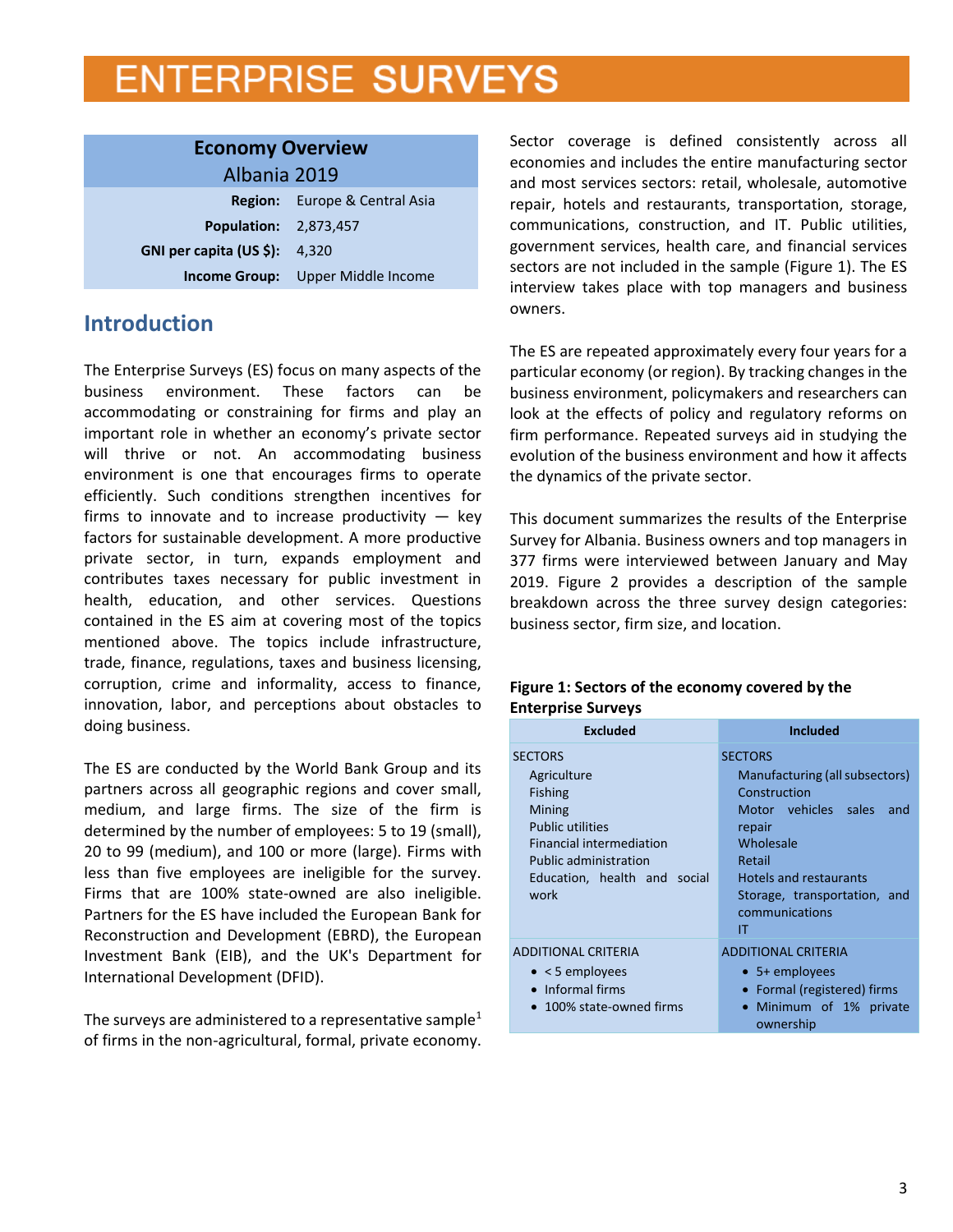### **Figure 2: Characteristics of firms surveyed**

**Sector**



## <span id="page-3-0"></span>**Firms Characteristics**

In addition to collecting information on the business environment and firm performance, the ES also collect information on characteristics of private firms. Figure 3 shows the distribution of firms in the private sector according to their age, measured by the number of years they have been in operation. The effect of the business environment on firm performance may depend on firms' experience and longevity. Also, older firms and young firms may differ in their ability to successfully navigate the business environment.

**Figure 3: Age distribution of firms**

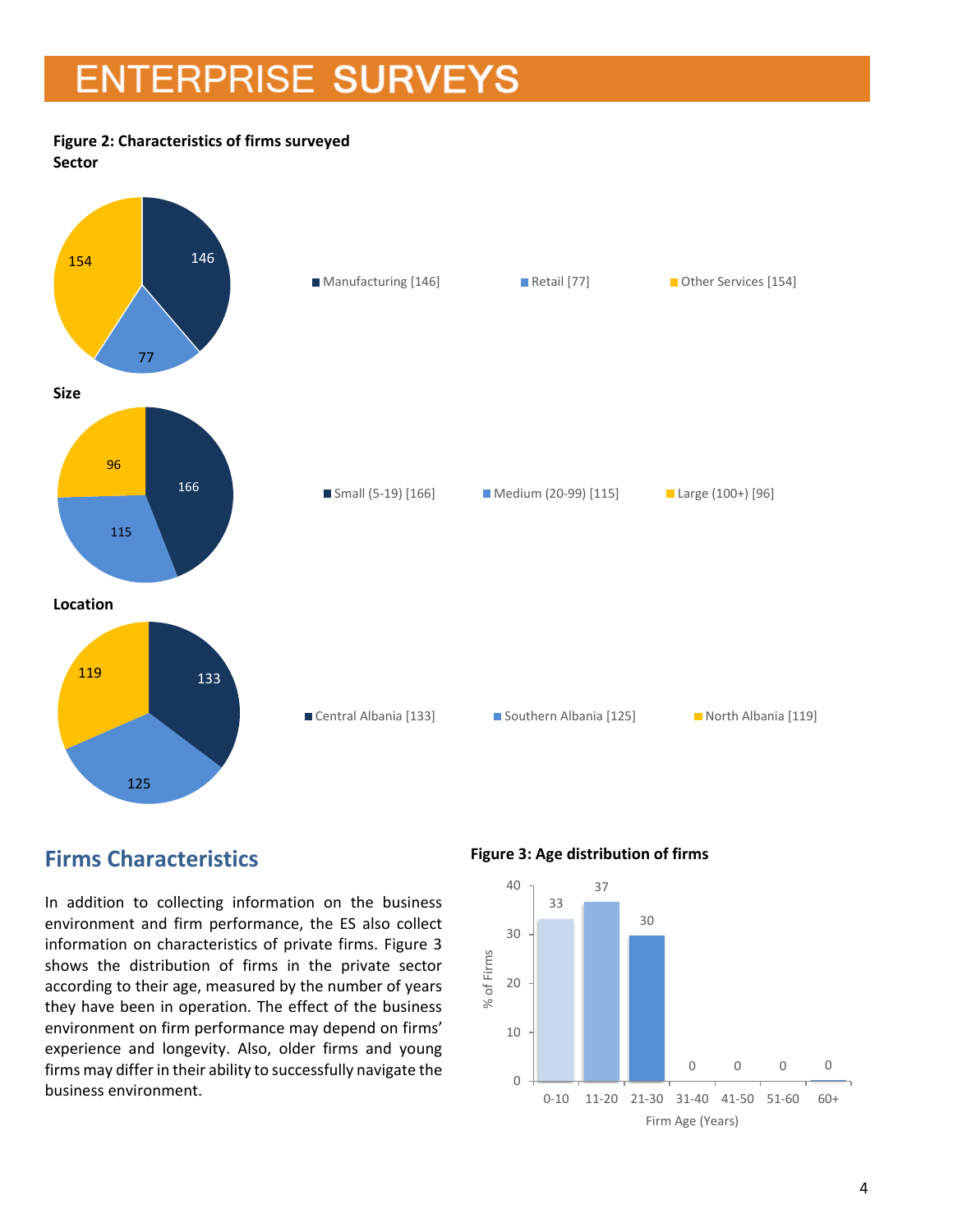Figure 4 exhibits the percentage of female participation in employment, in top management and in firm ownership, compared to the equivalent percentages for the region and for economies with similar income levels. Female inclusion in economic activity is necessary for promoting shared prosperity, one of the twin development goals of the World Bank Group.



#### **Figure 4: Female participation in employment, top management and ownership**

## <span id="page-4-0"></span>**Workforce**

The ES collect workforce information such as the number of permanent full-time employees, the number of temporary employees, employees by gender, whether formal training is offered, and the top manager's experience working in the firm's sector. In addition, for manufacturing firms, the ES also collects the breakdown of the workforce between production and nonproduction workers and between skilled and unskilled production workers. Figures 5 and 6 highlight firms' investment in the skills and capabilities of their workforce.





The incidence of training is measured by the percent of firms that offer formal training and the intensity of training is measured by the share of workers receiving training in the manufacturing sector.





<span id="page-4-1"></span>*<sup>\*</sup> only for manufacturing firms*

### **Firm Performance**

If an economy's business environment is supportive and competitive, resources are often channeled to the most productive uses and firms invest to further increase their productivity. Using the responses to questions on annual sales and the total number of permanent full-time employees, both in the last fiscal year and three fiscal years earlier, growth measures can be computed for each firm. Figure 7 displays the resulting annual growth rate in employment and in real sales. By looking at business environment measures in conjunction with available performance measures, policymakers can determine which aspects of the business environment may be impeding or enabling the growth of the private sector.



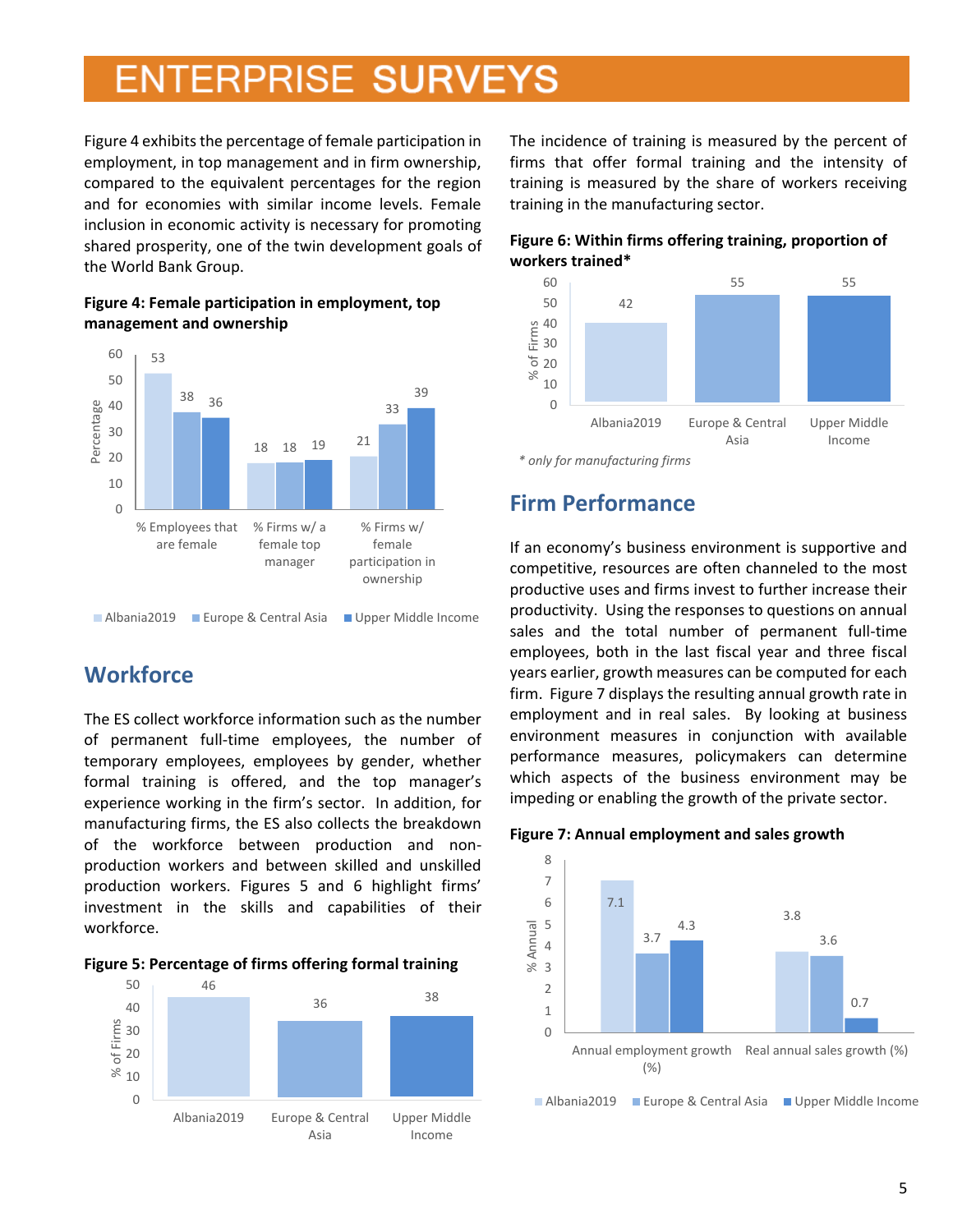## <span id="page-5-0"></span>**Physical Infrastructure**

A well-developed physical infrastructure, including roads, electricity, water and telecommunications, is central to competitiveness and growth of an economy. Quality infrastructure efficiently connects firms to markets for inputs, products, and technologies. It reduces the cost of production and enhances the competitiveness of firms in domestic and international markets.

The ES capture the dual challenge of providing a strong infrastructure for electricity, water supply and telecommunications in addition to information on the development of institutions that effectively provide and maintain these public services.

Efficiency in the operation of the private sector requires a reliable supply of electricity. Figure 8 shows the extent to which firms face failures in the provision of electricity as measured by the percent of firms experiencing electrical outages and by the number of power outages. Inadequate electricity provision supply can increase costs, disrupt production, and reduce profitability.

**Figure 8: Reliability of electricity supply and related losses**



<sup>■</sup> Albania2019 ■ Europe & Central Asia ■ Upper Middle Income

Figure 9 displays the efficiency of infrastructure services by quantifying the number of days it takes to obtain an electricity connection. Service delays impose additional costs on firms and may act as barriers to entry and investment.

#### **Figure 9: Days to obtain an electrical connection**



For many industries in the manufacturing sector water is also an important input in the manufacturing process. Figure 10 presents the average number of water insufficiencies in a typical month experienced by firms in the manufacturing sector. Interruptions in water provision can have serious harmful effects on firms' operations.

#### **Figure 10: Reliability of water supply\***



*<sup>\*</sup> only for manufacturing firms*

## <span id="page-5-1"></span>**International Trade**

Participation in international trade allows firms to expand, raise standards for efficiency, import materials at lower cost, and acquire updated and better technologies. However, trading also requires that firms deal with customs and trade regulations, and often firms are also required to obtain export and import licenses.

The ES quantify the trade activity of firms and collects information on the operational constraints faced when exporting and importing. Figure 11 provides a measure of the intensity of foreign trade in the private sector, captured by the percentage of firms that export directly at least 10% of their total annual sales. Figure 11 also shows the percentage of manufacturing firms that use inputs or supplies of foreign origin.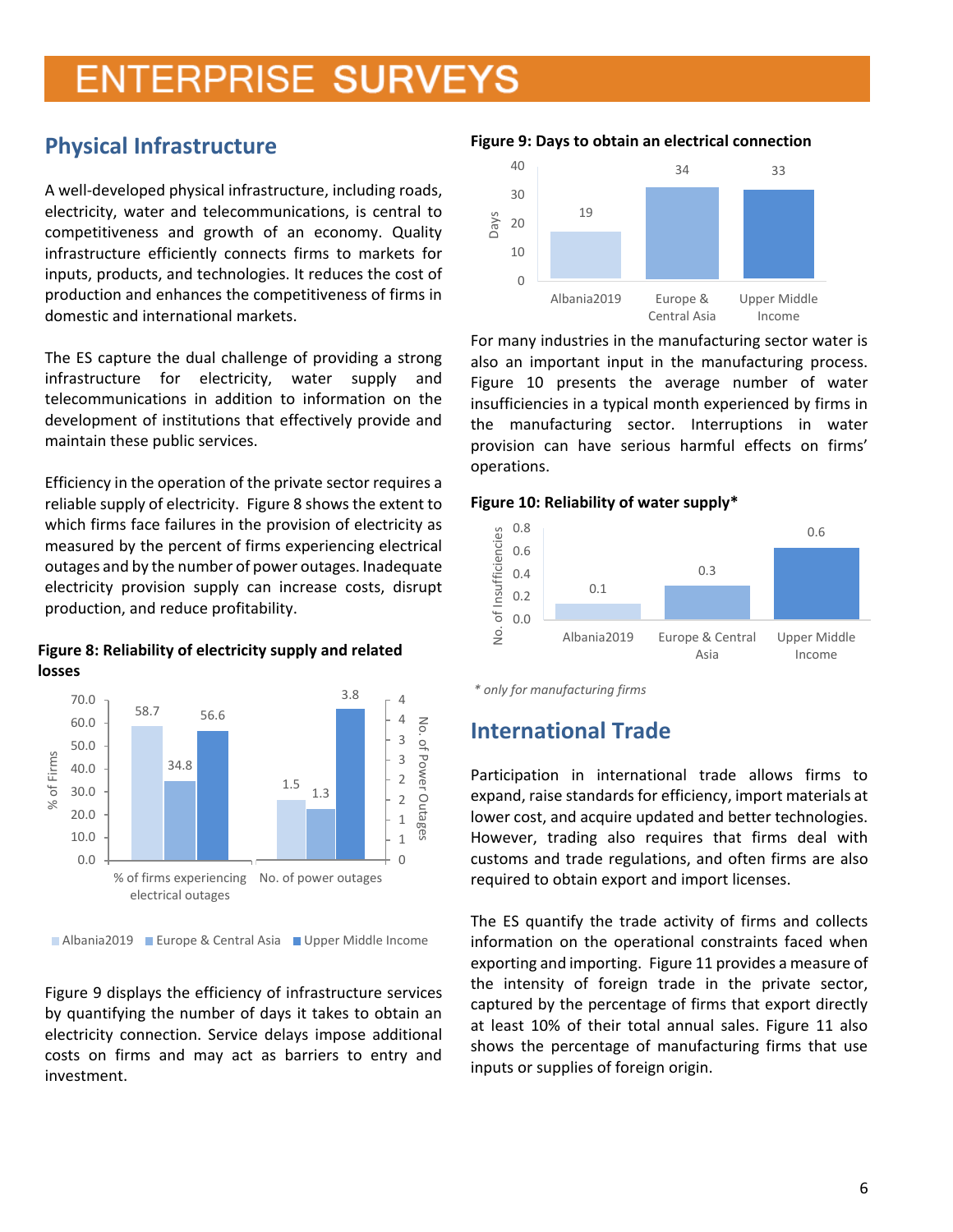#### **Figure 11: Percentage of exporting and importing firms**



#### *\* only for manufacturing firms*

Efficient customs procedures enable businesses to directly export and import goods. Figure 12 displays the average number of days to clear customs for exports and imports. Delays in clearing customs for exports and imports create additional costs to the firm, can interrupt production, interfere with sales, and may result in damaged supplies or merchandise.

#### **Figure 12: Average days to clear exports and imports through customs**



### <span id="page-6-0"></span>**Access to Finance**

Well-developed financial markets provide payment services, mobilize deposits, and facilitate funding for the purchase of fixed assets – such as buildings, land, machinery, and equipment – as well as working capital. Efficient financial markets reduce the reliance on internal funds or informal sources such as family and friends by connecting firms that are creditworthy to a broad range of lenders and investors.

The ES provide indicators on the sources of firms financing and on the characteristics of their financial transactions. Figure 13 compares the various sources used to finance purchases of fixed assets (investments). Investment purchases can be financed by internal sources, banks, inputs' supplier credit, or other sources, including nonbank financial institutions or personal networks. Excessive reliance on internal funds may indicate potentially inefficient financial intermediation.

Figure 14 displays two indicators of the use of financial services by private firms: the percentage of firms with a checking or savings account and the percentage of firms with a bank loan. The former indicator measures the use of deposit mobilization services which helps firms to manage their liquidity and payments. The second indicator measures the use of financial services on the credit side. Availability of credit permits funding projects that otherwise would be constrained by each firm's limited pool of funds.

#### **Figure 13: Sources of financing for purchases of fixed assets**



**Other** 

#### **Figure 14: Use of financial services**



 $\blacksquare$  With checking/savings account  $\blacksquare$  With bank loan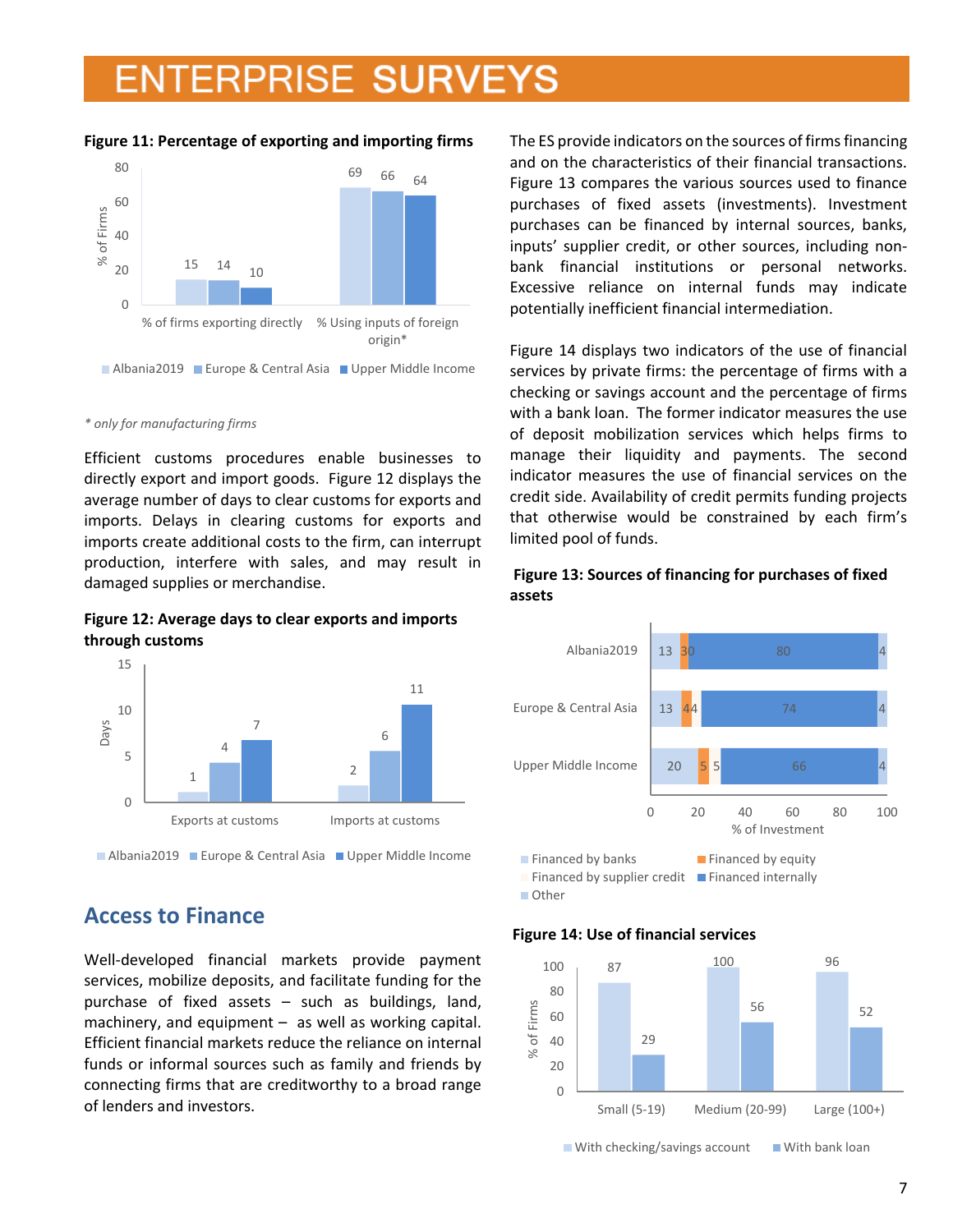## <span id="page-7-0"></span>**Crime and Informality**

Firms can become the target of theft, robbery, vandalism, or arson. Protecting themselves against crime imposes costs as firms are forced to divert resources from productive uses to cover security costs. Moreover, both foreign and domestic investors perceive crime as an indication of social instability, and crime drives up the cost of doing business.

Figure 15 displays the average security costs as a percentage of sales for firms that pay for security, as well as the average losses from theft and vandalism among firms that experience losses. These resources represent the opportunity cost of crime since they could have been invested in productive activities.

#### **Figure 15: Firms' cost of crime**



When firms are formally registered, they are required to abide by rules and regulations, which are commonly set by governments. Paying taxes is usually the most tangible consequence of becoming part of the formal private sector. Some firms try to avoid these consequences by not registering their business and thereby remaining in the informal sector. A large informal sector may represent a challenge to competing formal firms as informal firms are able to engage in practices that can give an unfair advantage over formal firms that must comply with the prevailing rules and regulations.

Figure 16 provides two measures of the incidence of informality in the private sector. The first indicator is the percentage of firms that indicate that they face competition from unregistered or informal firms. The second indicator is the percentage of currently registered firms that started operations being formally registered.

#### **Figure 16: Firms and informality**



### <span id="page-7-1"></span>**Regulations, Permits, and Taxes**

Good economic governance in areas such as regulations, business licensing, and taxation is a fundamental pillar of a favorable business environment. Registered firms pay taxes and are supposed to comply with regulations.

#### **Figure 17: Time tax and meetings with tax officials**



■ Albania2019 ■ Europe & Central Asia ■ Upper Middle Income

Permits and licenses are usually required for business to operate, build a new structure, and to import directly, among other activities. Ideally, these regulations and permits safeguard the general public's interest while remaining transparent and not imposing heavy burdens on the private sector.

The ES provide quantitative measures of regulations such as business licensing and taxation. Figure 17 illustrates the "time tax" imposed by regulations, which is the percentage of time spent by senior management dealing with regulatory compliance. Figure 17 also presents the percent of firms that were visted or required to meet with tax officials.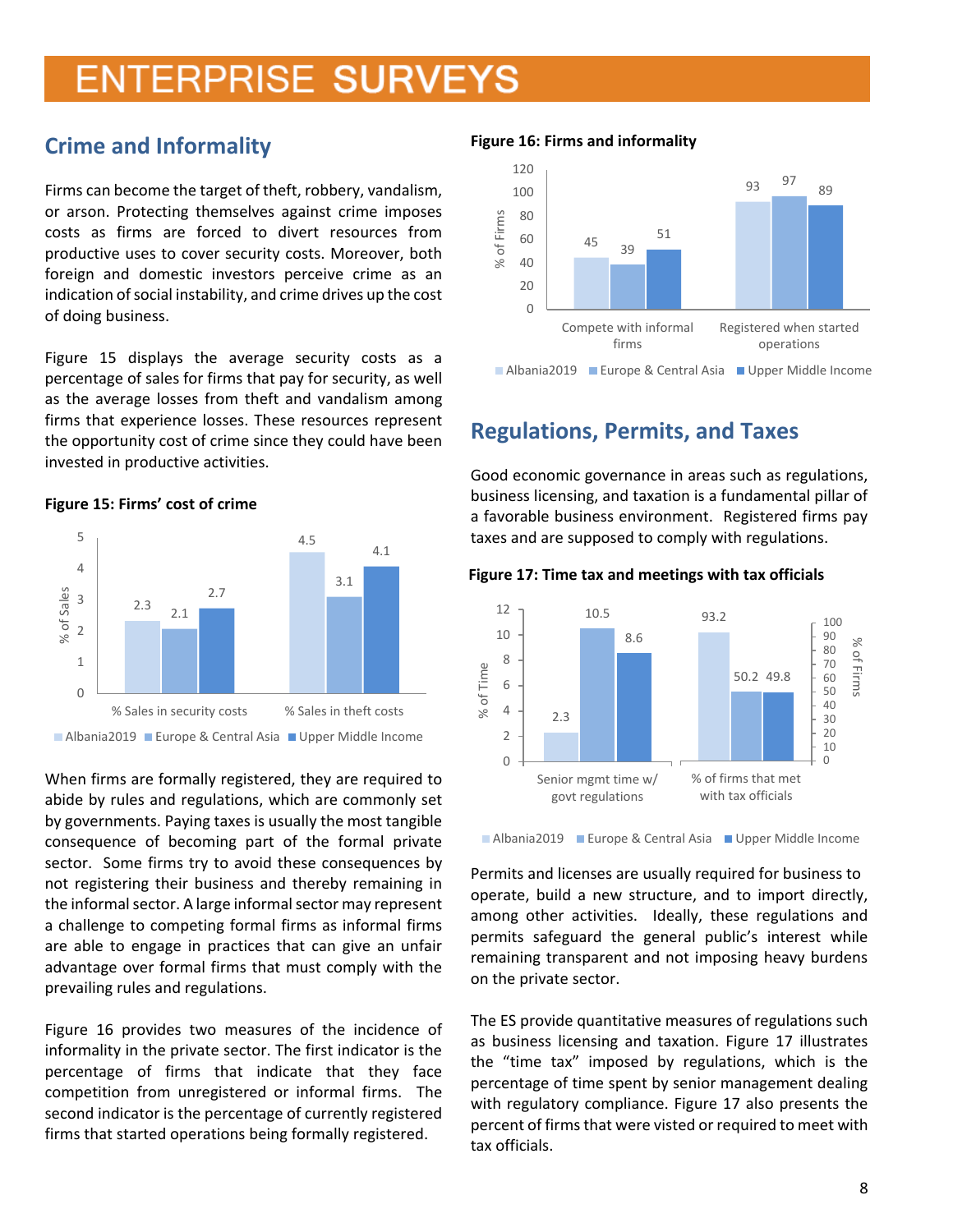Figure 18 focuses on the efficiency of business licensing and permit services. The indicators measure the time required to obtain an import license, a construction permit, and an operating license. Delays in obtaining licenses can be costly to entrepreneurs as they add uncertainty and additional costs to much needed business transactions.



**Figure 18: Number of days to obtain permits** 

Complying with regulations is costly for businesses. Excessive or inefficient regulations can discourage private sector activity and foreign direct investment.

### <span id="page-8-0"></span>**Corruption**

Corruption by public officials can be a major administrative and financial burden on firms. Corruption creates an unfavorable business environment by undermining operational efficiency and raising the costs and risks associated with running a private firm.

Inefficient regulations constrain firms' operations as they present opportunities for soliciting bribes, where firms are required to make "unofficial" payments to public officials to get things done. In many economies bribes are common and quite high and they add to the bureaucratic costs in obtaining required permits and licenses. They can be a serious impediment for firms' growth and development.

Figure 19 provides a composite index of corruption, the bribery incidence, that reflects the percentage of firms experiencing at least one bribe payment request across six different transactions including paying taxes, obtaining permits or licenses, and obtaining utility connections.

The ES capture individual transactions where bribes may be solicited. Figure 20 displays the extent to which firms are requested to pay a bribe in order to receive selected public services. Businesses may be asked to pay bribes when they request a construction permit, while trying to secure a government contract, or during meetings with tax officials. These three types of transactions are common instances where opportunities for bribery occur.

#### **Figure 19: Bribery incidence (percent of firms experiencing at least one bribe payment request)**





#### **Figure 20: Percentage of firms requested or expected to give gifts or informal payments**

■ Albania2019 ■ Europe & Central Asia ■ Upper Middle Income

### <span id="page-8-1"></span>**Business Environment Obstacles**

Most indicators in the ES are derived from survey questions that ask businesses for their actual experiences dealing with the business environment. For example, "How many days did it take to get a permit?" or "How many hours did the power outage last?". A small number of survey questions ask business owners or top managers for their subjective opinion regarding the importance of various business environment elements.

Figure 21 shows the percentage of firms that consider a specific business environment obstacle as the most important one. The respondent was asked to choose the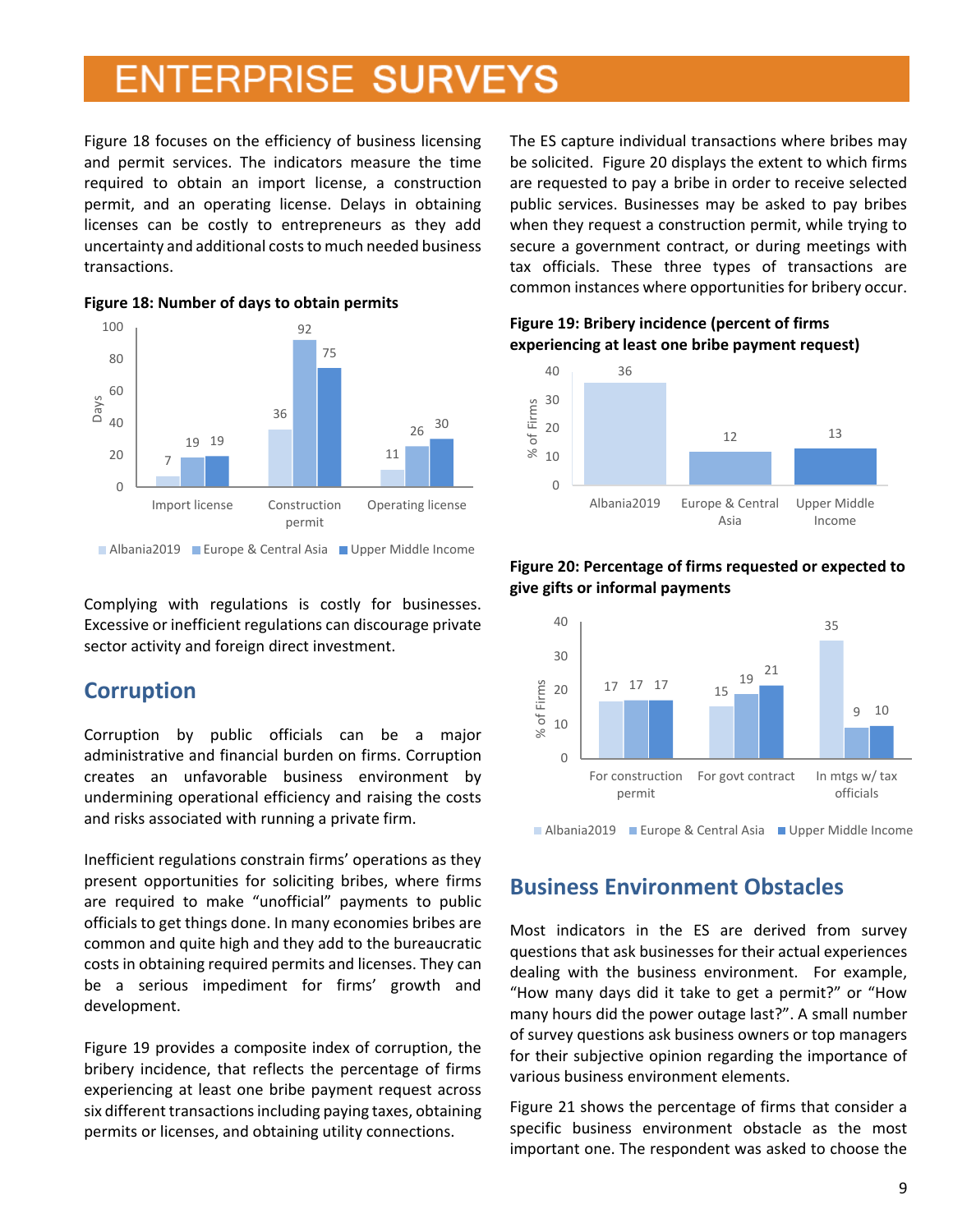biggest obstacle to their business from a list of 15 business environment obstacles. The figure presents the top 10 ranking obstacles compared to the regional averages.

Figure 22 displays the top 3 obstacles for small, medium, and large firms. In many economies, the perceptions of managers of large firms are very different from the perceptions of managers of medium and small firms. This is related to the capacity to navigate business environment obstacles: larger firms may have more options to face obstacles but at the same time they are also more visible and more exposed to failures of the business environment.



#### **Figure 21: Top ten business environment constraints**

#### **Figure 22: Top three business environment constraints by size**

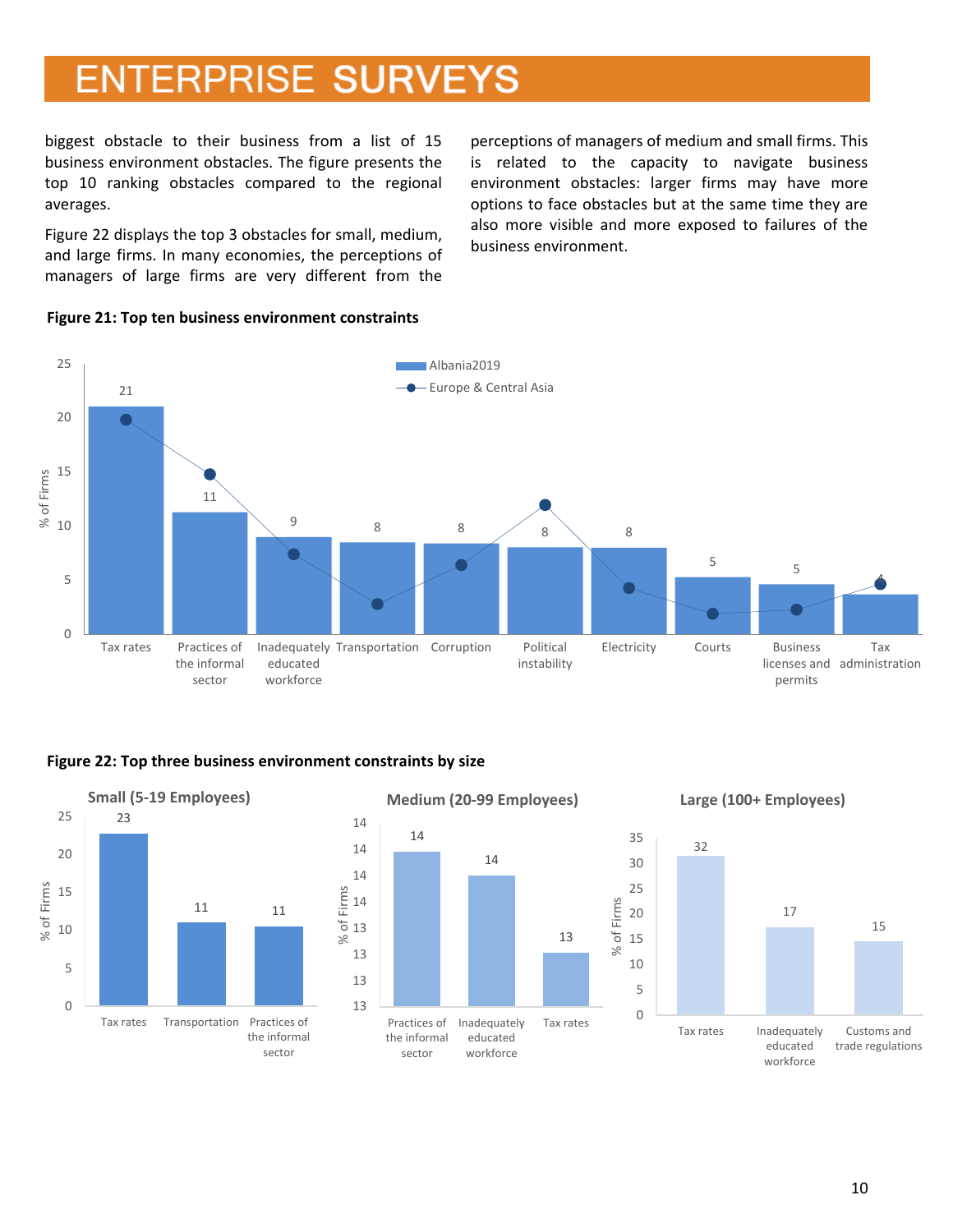## <span id="page-10-0"></span>**Appendix**

The following tables contain the values of all indicator variables used in the country profile.

|                                                                           | Albania2019         |                       |                        |                | <b>Europe</b>               | <b>Upper</b>                   |
|---------------------------------------------------------------------------|---------------------|-----------------------|------------------------|----------------|-----------------------------|--------------------------------|
|                                                                           | All<br><b>Firms</b> | <b>Small</b><br>firms | <b>Medium</b><br>firms | Large<br>firms | &<br><b>Central</b><br>Asia | <b>Middle</b><br><b>Income</b> |
| <b>Firm Characteristics</b>                                               |                     |                       |                        |                |                             |                                |
| Age of the establishment (years)                                          | 12.9                | 11.3                  | 15.6                   | 19.2           | 15.3                        | 17.4                           |
| Percent of firms with at least 10% foreign ownership                      | 5.3                 | 2.2                   | 10.2                   | 20.7           | 8.4                         | 10.2                           |
| Percent of firms with at least 10% government/state ownership             | 0.0                 | 0.0                   | 0.0                    | 0.2            | 1.2                         | 0.7                            |
| Gender                                                                    |                     |                       |                        |                |                             |                                |
| Percent of firms with female participation in ownership                   | 20.7                | 19.6                  | 20.0                   | 36.4           | 33.1                        | 39.4                           |
| Percent of firms with a female top manager                                | 18.1                | 17.3                  | 17.2                   | 31.0           | 18.3                        | 19.2                           |
| Proportion of permanent full-time workers that are female (%)             | 52.8                | 49.6                  | 53.5                   | 85.2           | 37.8                        | 35.6                           |
| Percentage of permanent full-time non-production workers that are female* | 98.4                | 100.0                 | 95.9                   | 99.2           | 44.5                        | 42.2                           |
| Percentage of permanent full-time production workers that are female*     | 99.8                | 99.8                  | 99.8                   | 99.7           | 34.9                        | 28.9                           |
| <b>Workforce</b>                                                          |                     |                       |                        |                |                             |                                |
| Percent of firms offering formal training                                 | 46.2                | 41.3                  | 54.3                   | 69.5           | 35.5                        | 38.1                           |
| Proportion of workers offered formal training (%)*                        | 42.2                | 46.5                  | 37.6                   | 43.6           | 55.2                        | 55.5                           |
| Years of the top manager's experience working in the firm's sector        | 16.9                | 15.1                  | 19.4                   | 26.5           | 17.8                        | 18.2                           |
| Number of workers                                                         | 29.1                | 8.7                   | 42.6                   | 215.5          | 30.5                        | 35.9                           |
| Proportion of permanent workers (out of all workers)                      | 98.0                | 97.6                  | 98.8                   | 99.6           | 96.3                        | 96.5                           |
| Proportion of temporary workers (out of all workers)                      | 2.0                 | 2.4                   | 1.2                    | 0.4            | 3.7                         | 3.5                            |
| Proportion of production workers (out of all permanent workers)*          | 70.9                | 62.4                  | 73.7                   | 86.2           | 72.6                        | 72.6                           |
| Proportion of skilled workers (out of all production workers)*            | 82.2                | 86.7                  | 81.3                   | 72.8           | 77.9                        | 73.8                           |
| <b>Performance</b>                                                        |                     |                       |                        |                |                             |                                |
| Real annual sales growth (%)                                              | 3.8                 | 2.5                   | 6.8                    | 2.1            | 3.6                         | 0.7                            |
| Annual employment growth (%)                                              | 7.1                 | 4.6                   | 13.7                   | 1.9            | 3.7                         | 4.3                            |
| <b>Innovation and Technology</b>                                          |                     |                       |                        |                |                             |                                |
| Percent of firms that spend on R&D                                        | 15.4                | 13.5                  | 11.8                   | 62.8           | 16.8                        | 19.3                           |
| Percent of firms that introduced a new product/service                    | 42.4                | 38.8                  | 52.1                   | 40.7           | 28.8                        | 34.9                           |
| Percent of firms whose new product/service is also new to the main market | 71.7                | 68.3                  | 79.4                   | 63.8           | 67.7                        | 61.8                           |
| Percent of firms that introduced a process innovation                     | 17.8                | 12.8                  | 27.8                   | 32.3           | 21.4                        | 28.1                           |
| Infrastructure                                                            |                     |                       |                        |                |                             |                                |
| Number of electrical outages in a typical month                           | 1.5                 | 1.3                   | 2.2                    | 1.3            | 1.3                         | 3.8                            |
| Percent of firms experiencing electrical outages                          | 58.7                | 59.1                  | 56.6                   | 64.0           | 34.8                        | 56.6                           |
| Days to obtain an electrical connection (upon application)                | 18.6                | 18.4                  | 19.2                   | 18.2           | 33.6                        | 33.1                           |
| Percent of firms experiencing water insufficiencies*                      | 10.8                | 13.7                  | 2.9                    | 22.0           | 7.3                         | 10.4                           |
| Number of water insufficiencies in a typical month*                       | 0.1                 | 0.2                   | 0.0                    | 0.2            | 0.3                         | 0.6                            |
| <b>Trade</b>                                                              |                     |                       |                        |                |                             |                                |
| Days to clear direct exports through customs                              | 1.1                 | 1.1                   | 1.1                    | 1.3            | 4.3                         | 6.8                            |
| Percent of firms exporting directly (at least 10% of sales)               | 14.9                | 4.5                   | 30.6                   | 67.2           | 14.5                        | 10.1                           |
| Percent of firms exporting directly or indirectly (at least 10% of sales) | 16.4                | 6.0                   | 31.7                   | 71.3           | 19.2                        | 14.1                           |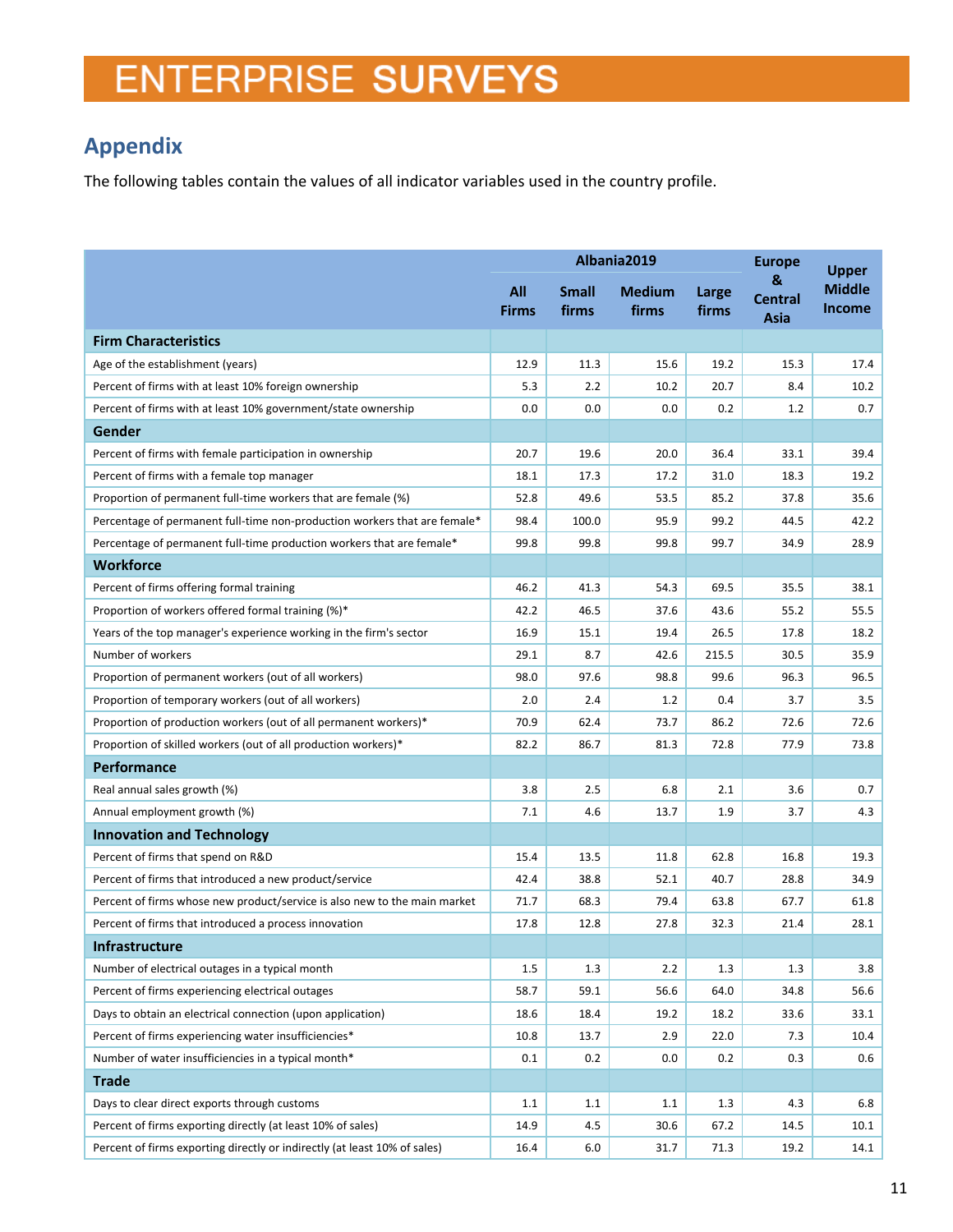|                                                                                            | Albania2019                |                       |                        |                | <b>Europe</b>               | <b>Upper</b>                   |
|--------------------------------------------------------------------------------------------|----------------------------|-----------------------|------------------------|----------------|-----------------------------|--------------------------------|
|                                                                                            | <b>All</b><br><b>Firms</b> | <b>Small</b><br>firms | <b>Medium</b><br>firms | Large<br>firms | &<br><b>Central</b><br>Asia | <b>Middle</b><br><b>Income</b> |
| Days to clear imports from customs*                                                        | 1.8                        | 2.4                   | 1.6                    | 1.6            | 5.6                         | 10.6                           |
| Percent of firms using material inputs and/or supplies of foreign origin*                  | 68.7                       | 47.5                  | 84.5                   | 99.2           | 66.5                        | 63.9                           |
| <b>Finance</b>                                                                             |                            |                       |                        |                |                             |                                |
| Percent of firms with a checking or savings account                                        | 91.2                       | 87.5                  | 100.0                  | 96.2           | 92.5                        | 91.4                           |
| Percent of firms with a bank loan/line of credit                                           | 37.8                       | 29.5                  | 55.8                   | 51.7           | 38.4                        | 40.8                           |
| Proportion of investment financed internally (%)                                           | 80.2                       | 78.8                  | 81.7                   | 85.1           | 74.4                        | 66.5                           |
| Proportion of investment financed by banks (%)                                             | 12.6                       | 12.0                  | 13.6                   | 12.5           | 13.0                        | 20.0                           |
| Proportion of investment financed by supplier credit (%)                                   | 0.1                        | 0.0                   | 0.2                    | 0.5            | 4.0                         | 4.9                            |
| Percent of firms using supplier/customer credit to finance working capital                 | 5.6                        | 6.6                   | 3.5                    | 2.7            | 23.3                        | 34.8                           |
| Proportion of investment financed by equity or stock sales (%)                             | 3.4                        | 3.7                   | 3.2                    | 1.5            | 4.4                         | 4.8                            |
| <b>Crime</b>                                                                               |                            |                       |                        |                |                             |                                |
| If the establishment pays for security, average security costs (% of annual<br>sales)      | 2.3                        | 2.4                   | 2.3                    | 1.9            | 2.1                         | 2.7                            |
| If there were losses, average losses due to theft and vandalism (% of annual<br>sales)     | 4.5                        | 6.0                   | 1.8                    | 1.9            | 3.1                         | 4.1                            |
| <b>Informality</b>                                                                         |                            |                       |                        |                |                             |                                |
| Percent of firms competing against unregistered or informal firms                          | 44.7                       | 44.4                  | 49.5                   | 29.5           | 38.6                        | 51.4                           |
| Percent of firms formally registered when they started operations in the<br>country        | 92.6                       | 92.4                  | 92.1                   | 97.1           | 97.4                        | 89.3                           |
| <b>Regulations and Taxes</b>                                                               |                            |                       |                        |                |                             |                                |
| Senior management time spent dealing with the requirements of<br>government regulation (%) | 2.3                        | 2.1                   | 2.8                    | 2.8            | 10.5                        | 8.6                            |
| Percent of firms that were visited or required to meet with tax officials                  | 93.2                       | 96.1                  | 87.0                   | 86.8           | 50.2                        | 49.8                           |
| Days to obtain an import license                                                           | 6.8                        | 10.4                  | 4.2                    | 4.3            | 18.6                        | 19.4                           |
| Days to obtain a construction-related permit                                               | 36.1                       | 21.1                  | 58.1                   | 53.5           | 92.2                        | 74.6                           |
| Days to obtain an operating license                                                        | 10.9                       | 12.3                  | 6.7                    | 10.2           | 25.6                        | 30.2                           |
| <b>Corruption</b>                                                                          |                            |                       |                        |                |                             |                                |
| Bribery incidence (percent of firms experiencing at least one bribe payment<br>request)    | 36.1                       | 36.5                  | 35.0                   | 36.8           | 11.9                        | 13.0                           |
| Percent of firms expected to give gifts to get a construction permit                       | 16.8                       | 14.3                  | 22.5                   | 5.8            | 17.1                        | 17.1                           |
| Percent of firms expected to give gifts to secure government contract                      | 15.3                       | 26.7                  | 2.4                    | 2.6            | 18.9                        | 21.5                           |
| Percent of firms expected to give gifts in meetings with tax officials                     | 34.6                       | 36.4                  | 31.0                   | 27.5           | 9.1                         | 9.6                            |
| <b>Biggest Obstacle</b>                                                                    |                            |                       |                        |                |                             |                                |
| Access to finance                                                                          | 3.1                        | 2.3                   | 6.4                    | 0.2            | 14.0                        | 14.6                           |
| Access to land                                                                             | 0.7                        | 0.0                   | 2.1                    | 2.9            | 2.3                         | 2.9                            |
| Business licenses and permits                                                              | 4.6                        | 5.2                   | 3.9                    | 0.0            | 2.3                         | 2.9                            |
| Corruption                                                                                 | 8.4                        | 9.5                   | 5.6                    | 6.2            | 6.4                         | 6.9                            |
| Courts                                                                                     | 5.3                        | 6.7                   | 2.3                    | 0.8            | 1.9                         | 1.3                            |
| Crime, theft and disorder                                                                  | 2.6                        | 2.0                   | 4.9                    | 0.0            | $1.5\,$                     | 4.6                            |
| Customs and trade regulations                                                              | 2.7                        | 1.4                   | 3.6                    | 14.6           | 2.6                         | 3.5                            |
| Electricity                                                                                | 8.0                        | 7.3                   | 11.0                   | 5.2            | 4.3                         | 7.1                            |
| Inadequately educated workforce                                                            | 9.0                        | 6.7                   | 13.8                   | 17.4           | 7.4                         | 7.7                            |
| Labor regulations                                                                          | 3.0                        | 2.4                   | 5.3                    | 0.6            | 3.3                         | 3.1                            |
| Political instability                                                                      | 8.1                        | 8.2                   | 8.3                    | 4.7            | 12.0                        | 11.3                           |
| Practices of the informal sector                                                           | 11.3                       | 10.6                  | 14.0                   | 8.9            | 14.8                        | 13.2                           |